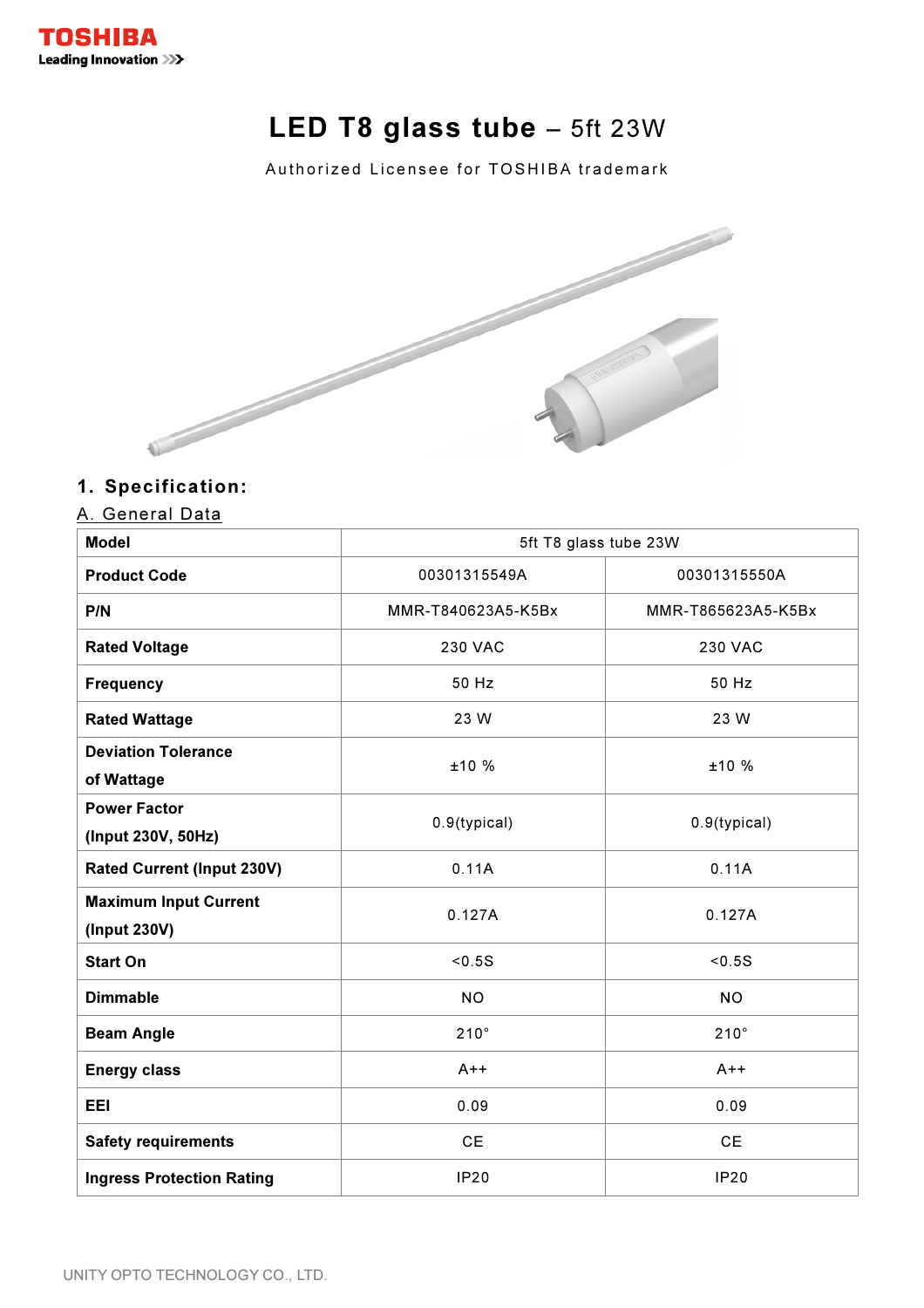| <b>Fluorescent Equivalent</b> | 60W         | 60W         |
|-------------------------------|-------------|-------------|
| <b>Photobiological Group</b>  | <b>RG</b> 1 | <b>RG</b> 1 |

## B. Light Data

| Color                          | <b>Neutral White</b>            | Cool White |
|--------------------------------|---------------------------------|------------|
| <b>Color Temperature (CCT)</b> | 4000K                           | 6500 K     |
| <b>Rated Lumen Output*</b>     | 3450 lm                         | 3450 lm    |
| <b>Color Rendering Index*</b>  | 80                              |            |
| Efficacy*                      | 150 lm/W                        | 150 lm/W   |
| <b>Color Consistency**</b>     | 6 Step MacAdam Ellipse (6 SDCM) |            |

\* tolerance +/- 10% \*\* 4000K center point(0.380, 0.380) ; 6500K center point (0.313, 0.337)

#### C. Lifetime

(Supplied Voltage: AC230V ; Ambient Temperature: 15°C~40°C)

| Lumen Maintenance Factor        | 70% of the rated lifetime |  |
|---------------------------------|---------------------------|--|
| Rated Lifetime – $L_{70}B_{50}$ | 40,000 hrs                |  |
| <b>Switch cycles</b>            | $\geq$ 20000              |  |

## D. Temperature Operation

| Normal operation temperature | -20°C $\sim$ 45°C $^{\circ}$ |
|------------------------------|------------------------------|
| Relative Humidity            | 10% $\sim$ 90%               |

#### E. Geometric Data

| <b>Maximum overall length</b> | $1512 \pm 1.5$ mm ( $59.53 \pm 0.06$ inch) |  |
|-------------------------------|--------------------------------------------|--|
| <b>Glass cover diameter</b>   | $25 \pm 1$ mm ( $1.0 \pm 0.04$ inch )      |  |
| End cap diameter              | $28 \pm 1$ mm (1.1 $\pm$ 0.04 inch)        |  |
| Mass                          | $310 \pm 10\%$                             |  |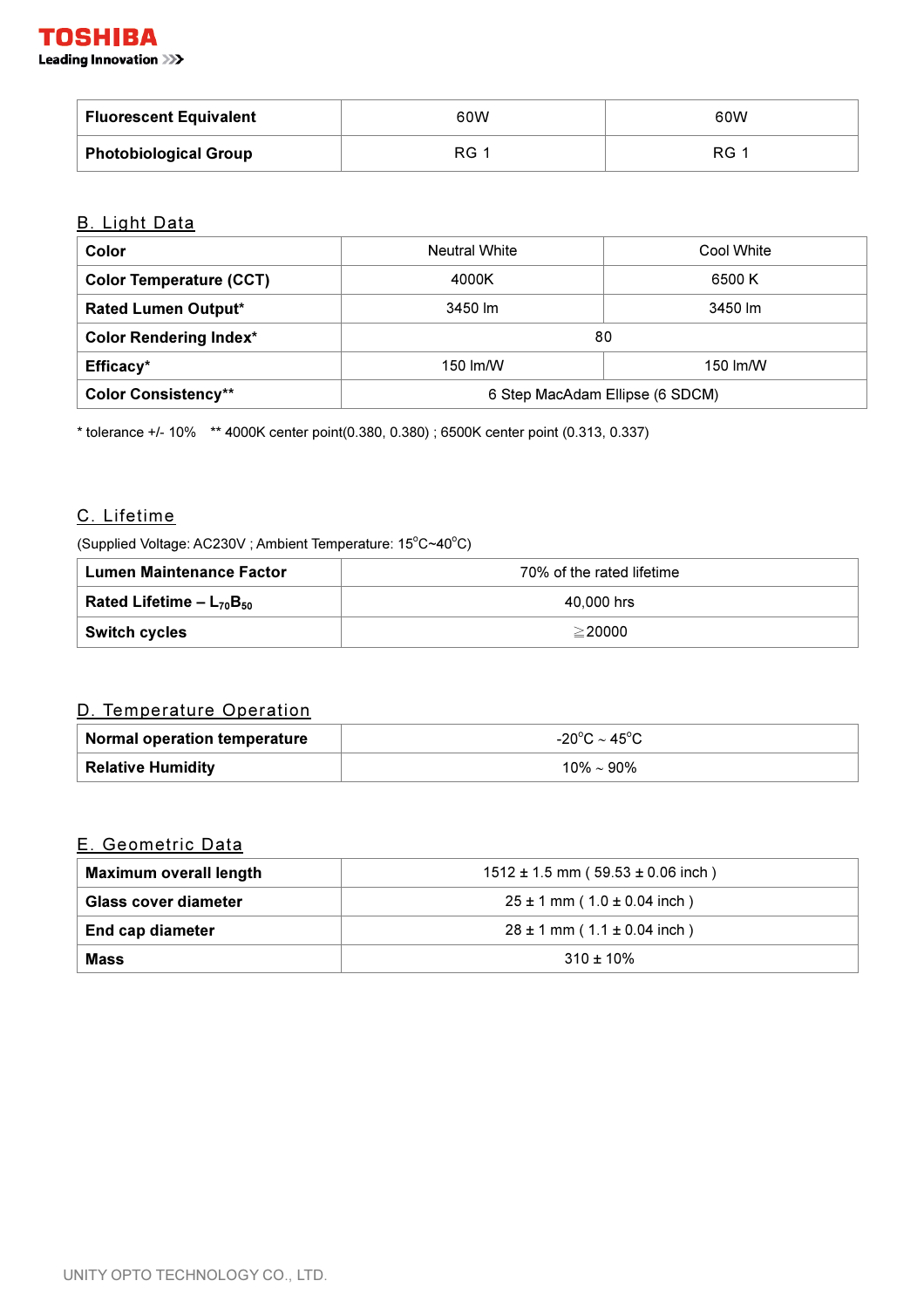## 2. Outline Drawing

Unit : mm



## 3. Light Distribution Curve

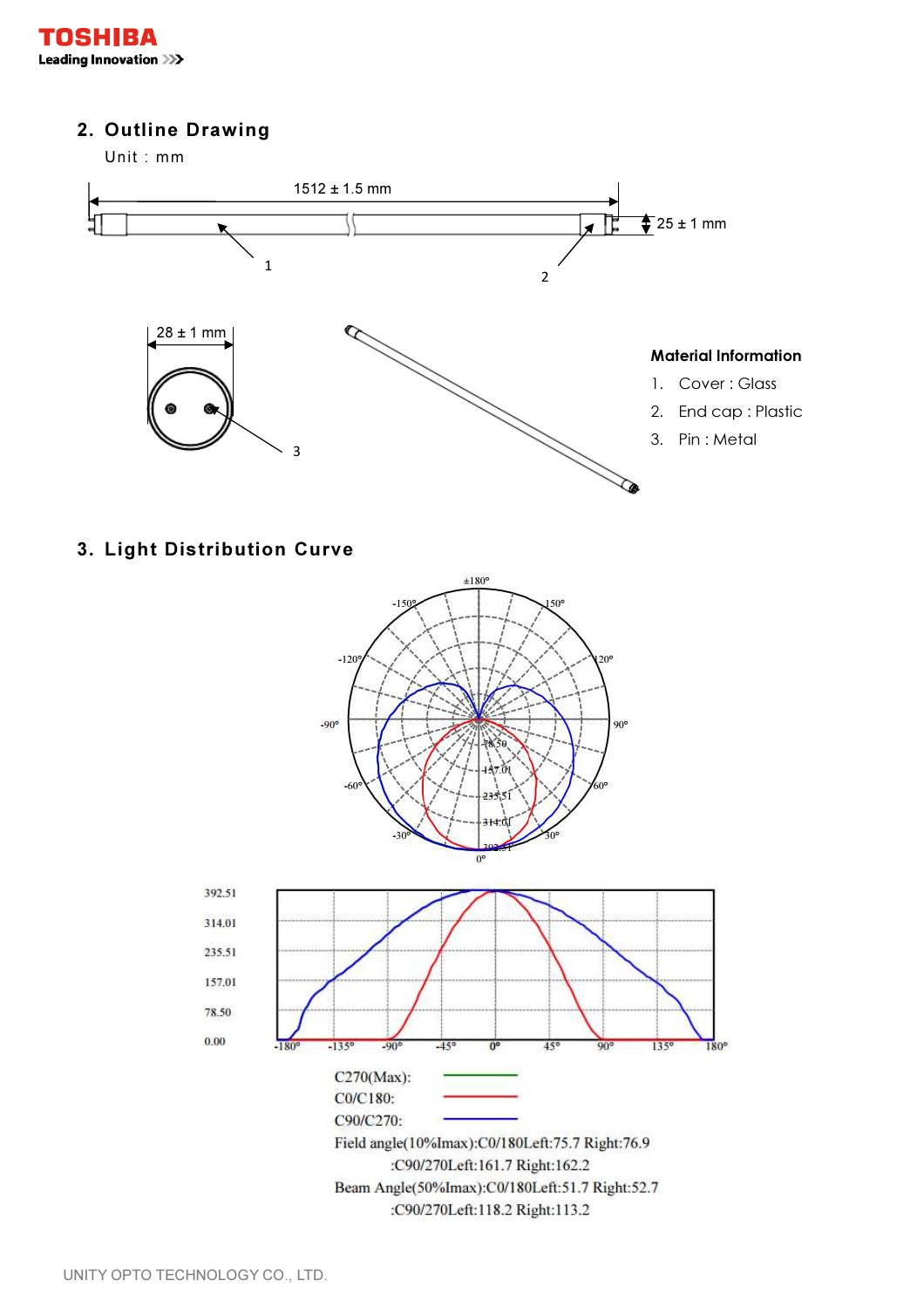



## 4. Spectrum Distribution

## 5. Installation Options

- Retrofitting in a CCG luminaire
	- (1) Make sure that the supply voltage is disconnected
	- (2) Remove the conventional lamp
	- (3) Remove the starter and power factor correction capacitor
	- (4) Install Unity's own starter.
	- (5) Rewire the luminaire as shown in the circuit diagram below
	- (6) Insert LED tube into lamp holders and turn on the supply voltage to check the light distribution



NOTE :

-It can't be guaranteed LED tube can match up all kinds of electromagnetic ballasts,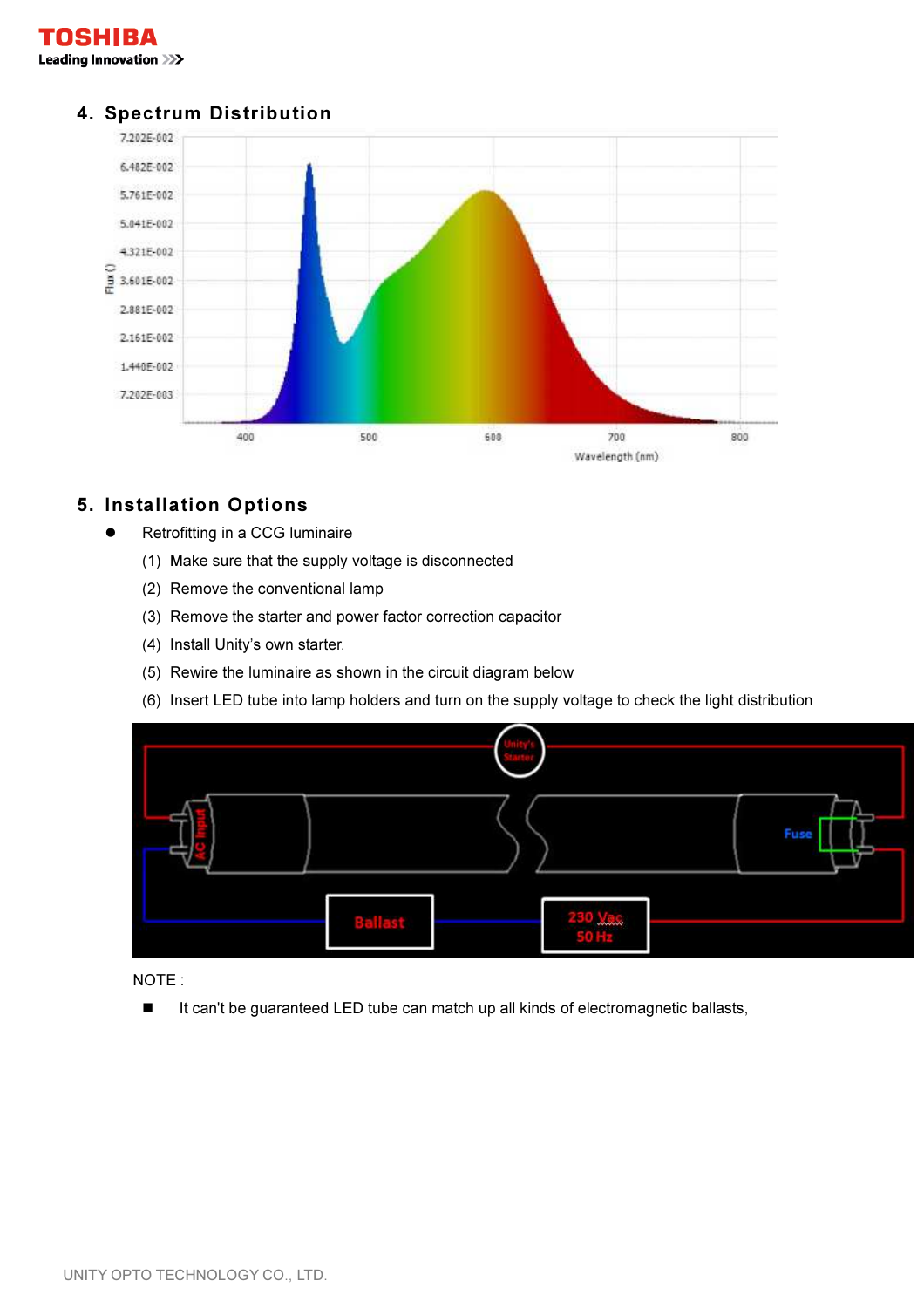

#### 6. Warnings

- Before replacing, turn off power and let lamp cool to avoid electrical shock or burn.
- The LED tube must not be damaged or operated in a damaged condition.
- If having flickering issue on LED tube when installing with the electromagnetic ballast, please change suitable electromagnetic ballasts.

## 7. Cautions

- Not intended for use with emergency light fixtures or exit lights.
- When operating with CCG (Electromagnetic Ballast), if the conventional starter is not removed, the LED tube will start blinking. Switch off immediately, the LED tube can be damaged.

#### 8. Notes

- All characteristics are estimated at room temperature (25°C), free air burning, base up burning position and at rated voltage. In view of the complex manufacturing process for light above for the technical LED parameters are merely statistical values that do not necessarily correspond to the actual technic individual products may vary from the typical values.
- The LED tube emits light only with a limited angle, not like a flourescent tube with 360 degree output.
- Due to the characteristic light distribution of the LED tube, the current luminaire light characteristic will likely change.

| <b>Model</b>                 | 5ft T8 glass tube 23W        |                |
|------------------------------|------------------------------|----------------|
| Pieces per pack              | 1                            |                |
| <b>Product Code</b>          | 00301315549A<br>00301315550A |                |
| <b>EAN code on pack</b>      | 4713233155497                | 4713233155503  |
| Size of pack                 | 1575x42x42 mm                |                |
| Weight per pack (G.W)        | $0.31$ kg $\pm$ 10%          |                |
| Packs per inner box          | N/A                          |                |
| <b>EAN code on inner box</b> | N/A                          | N/A            |
| <b>ITF code on inner box</b> | N/A                          | N/A            |
| <b>Size of inner box</b>     | N/A                          |                |
| Weight per inner box(G.W)    | N/A                          |                |
| Packs per outer box          | 25                           |                |
| <b>EAN code on outer box</b> | N/A                          | N/A            |
| <b>ITF code on outer box</b> | 34713233155498               | 34713233155504 |
| Size of outer box            | 1590*225*225 mm              |                |
| Weight per outer box(G.W)    | 10.5 kg ± 10%                |                |

## 9. Logistic information